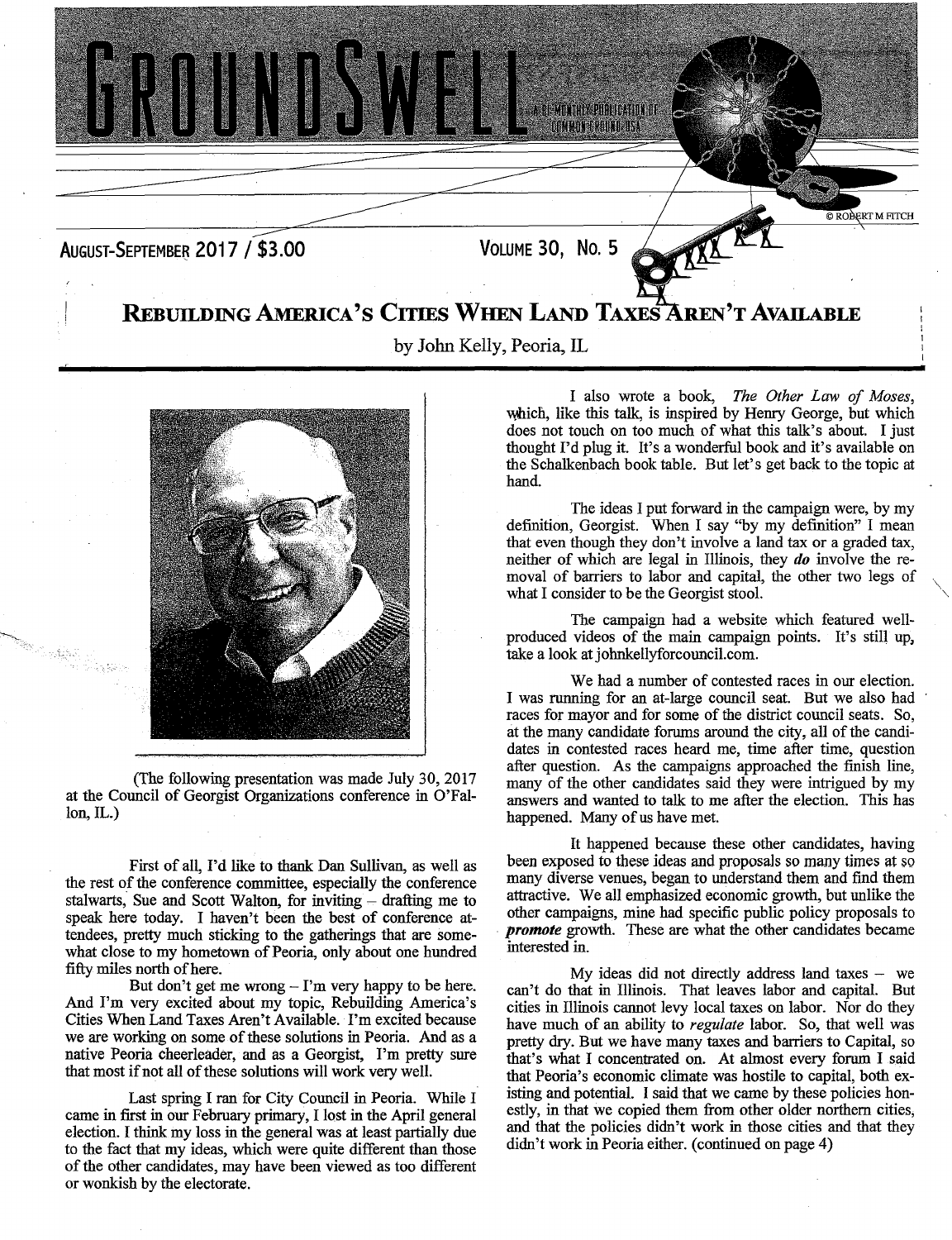## **REBUILDING AMERICA'S CITIES** (from page 1)

And I said that without enough capital investment, labor suffers and land values stagnate or decline.

First of all, our real estate taxes are very high in Peoria. They are a bit over three percent of market, while most of the nation is around two percent. Of course, this high tax rate has its greatest effect in the older parts of the city, discouraging both new construction and rehabs. Just using Google, I found a never-before-used Illinois statute that allowed cities to designate a blighted residential area, and offer real estate tax abatement, for all taxing bodies, for up to ten years, to new capital investment in that area. We did such a program for Enterprise Zone businesses in 1987 that was wildly successful. Now, if the program failed, City Hall and the other taxing bodies would be out nothing. But if it succeeded, the renewal would be organic, not needing the *help* of City Hall. I suggested the abatement district would be what we call the North Valley, a residential area about four blocks wide, right across an Interstate from our downtown, proceeding up-river, but hemmed in between a commercial area along the river and the river's bluffs. The area is currently run-down residential with a plethora of vacant lots, many owned by City Hall. Of course, sixty or seventy years ago, it was a vital middleclass neighborhood, with a population in excess of 4,000. Today the population is less than half of that.

Now if such an ordinance passed, my guess  $-$  and I suspect yours as well  $-$  is that land values in the area would rise. General abatement districts, as opposed to rifle shot abatements, always work – they produce new investment, sometimes huge increases. As more and more people take advantage of the ordinance, land values rise further. But these increases are taxable  $-$  only the new capital investment enjoys the abatement, not the land. This presents an opportunity.

I proposed that City Hall and the County take their share of this new land revenue and roll it back into the district, paying part of the state income tax of residents living in a structure enjoying the abatement. So, we not only encourage capital, but incomes as well, in an area that has seen nothing but declines in those items for decades. All this at no new cost to City Hall.

I don't think this relief toward labor has ever been done before - anywhere.

I think that if such a program were enacted, its success would encourage other older neighborhoods to clamor for such a program for themselves. Again, general tax abatement programs do not cost City Hall or the other taxing bodies anything, but nevertheless produce new revenue from increased land values. If successful, other urban problems like crime, poor schools, unemployment, crumbling infrastructure, etc. would be lessened. All for no public money, and, with a good marketing campaign, a much wider acceptance of Georgist principles.

Furthermore, I proposed building permit reform for the whole city. First, I suggested that all permit fees be eliminated. Why would we fine someone who wants to do

August-September 2017 **GroundSwell** Page 4

something good in our city? These fees or fines raise little money for City Hall coffers, but are, at best, an irritant to an investor, and, at worst, just enough to kill a project.

Second, I proposed entirely eliminating the building permit requirement for improving any existing owneroccupied dwelling. Instead, I suggested putting City Hall sponsored brochure or leaflet racks at all our home improvement retailers, with different how-to sections for plumbing, electrical, etc. The current city code on these mini-projects would also be included. The idea is that City Hall should not be adversarial to someone who wishes to improve their little part of the city, either with fees or with attitude.

Third, similar reforms should apply to certain owner-occupied businesses as well. These permit reforms do not eliminate the city's building codes. They just make it easier to do good things in the city.

And speaking of building codes, Peoria's are super stringent. And our code enforcement and inspections efforts are often arbitrary and adversarial. Why? They are often a signal to an investor to locate their improvement or development in a nearby jurisdiction whose codes and institutional attitudes are more welcoming. I know of several retail, industrial and residential projects, both brand new and rehabexpansions, that started off wanting to build in Peoria, only to be driven out by these backward policies. And where did they end up? Just beyond the city limits, enjoying what I perceive as more rational building codes.

Our City Hall responds to these criticisms by saying that Peoria keeps itself up to date with the International Building Code, and we just updated to the 2012 standards. They say that the other nearby jurisdictions have also adopted the 2012 code but enforce it selectively. They also point out that we have a professional inspections department that is familiar with the code and that neighboring communities do not. This seemed a disappointingly good argument to me until I saw the code book. It's eleven hundred pages long! To tell architects and builders how to build safe buildings?!

There are many forces arrayed against a loosening of our building codes, the most important of which are unions, which are very powerful in Peoria. They often oppose changes to our building codes that make construction easier - they were adamant for many years, trying to keep PVC piping out of Peoria - and they often favor changes which make construction more complicated. Our City Hall bureaucracy tends also to be in favor of more and tougher building codes. And their attitude toward building owners and small construction companies is often openly adversarial. They're convinced these small outfits are slimy flim-flam artists who, left to their own devices, would build cheap unsafe buildings. So they need to be sat upon by the enlightened, morally superior folks at city hall. It's really discouraging. Finally, we come to the larger construction firms. I believe they see over-the-top building codes as a way to keep smaller firms from competing for construction projects  $-$  especially the larger jobs. After all, how can a smaller construction firm keep up with such regulations? In general, I feel that regulations that try to anticipate every little issue that comes along are mainly an exercise in hubris. (cont'd on page *5)*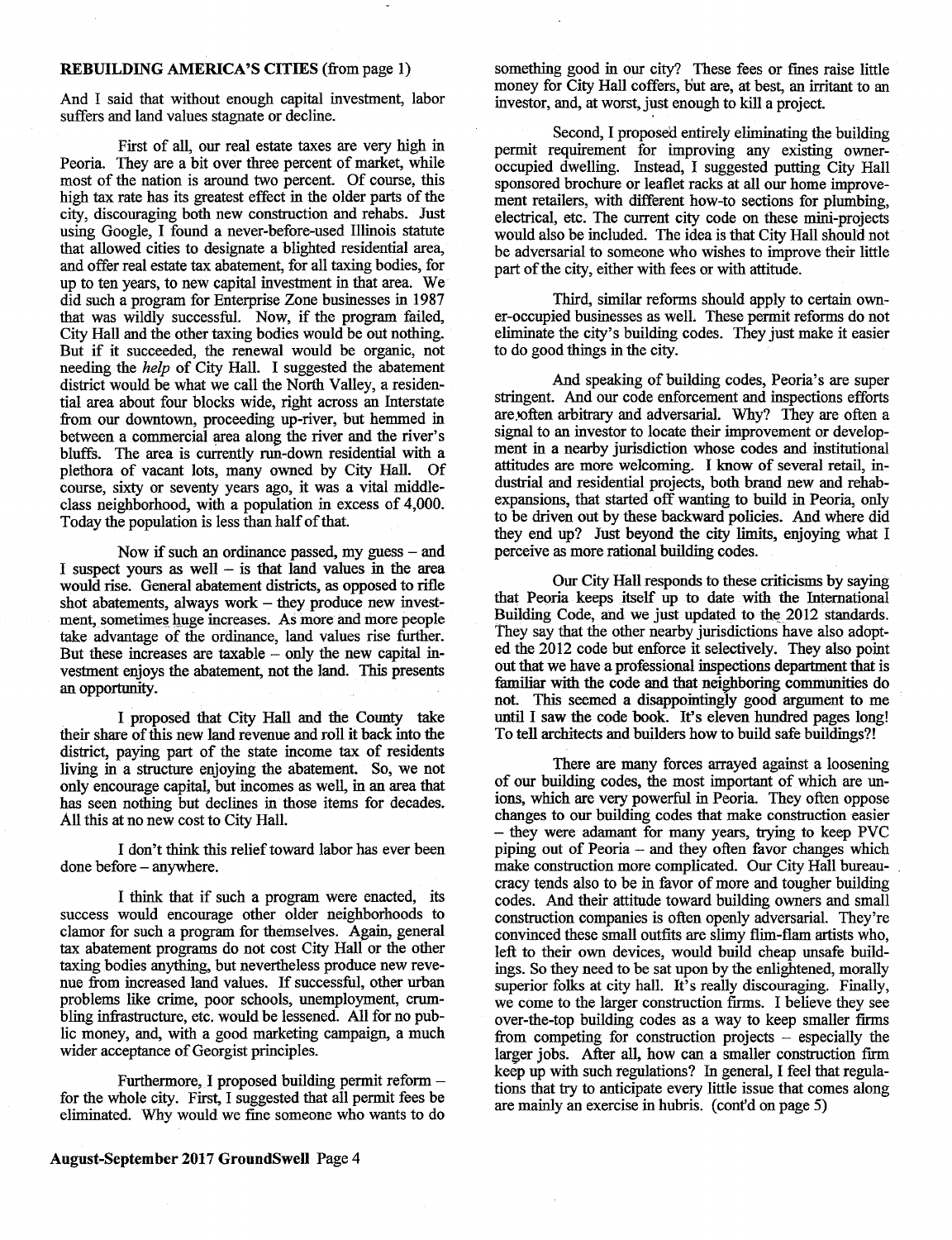## REBUILDING AMERICA'S CITIES (from page 4)

But these are powerful forces. This situation is not unlike those in many cities, especially older northern cities most in need of capital investment. Even though I felt that this was a significant negative in our economic climate, I don't think I had too many illusions about reforming it. Although I didn't state it, I felt that if we undertook enough growth-oriented policies, the resulting increase in construction activity might loosen the opposition. Wishful thinking? Perhaps.

Nevertheless, during the campaign I pointed out that most growth cities, many of them much larger than Peoria, have a much more cooperative and welcoming attitude toward

| FORM OF TAXA-<br><b>TION</b>                                                                                          | <b>ECONOMIC</b><br><b>EFFECT</b>                                                                                                                                                    | <b>AMOUNT</b><br><b>OF HARM</b>   |
|-----------------------------------------------------------------------------------------------------------------------|-------------------------------------------------------------------------------------------------------------------------------------------------------------------------------------|-----------------------------------|
| <b>Taxes on Labor</b>                                                                                                 | <b>Discourages</b>                                                                                                                                                                  |                                   |
| Income tax, Payroll<br>taxes, WC & UC Pre-<br>miums                                                                   | work,<br>causes<br>unemployment,<br>penalizes suc-<br>cess, reduces<br>land values                                                                                                  | Very<br>harm-<br>ful              |
| Capital Taxes<br><b>OR</b><br>Profits - Corporate<br>Income tax                                                       | Penalizes suc-<br>cess, incentiv-<br>izes relocation<br>lower-tax<br>to to<br>jurisdiction,<br>reduces<br>land<br>values                                                            | Very Harm-<br>ful                 |
| <b>Taxes on Commerce</b><br>- Sales taxes, gas tax-<br>es, utility taxes, hotel<br>taxes, restaurant tax-<br>es, etc. | Penalizes com-<br>and<br>merce<br>smaller retail-<br>lowers<br>ers.<br>wages, reduces<br>land values                                                                                | Very Harm-<br>ful                 |
| <b>Real Estate tax (See below)</b>                                                                                    |                                                                                                                                                                                     |                                   |
| Capital Taxes<br>Building portion of<br>Tax, Building<br>RE<br>Permit Fees, Landlord<br>fees                          | Penalizes<br>buildings, pe-<br>nalizes mainte-<br>nance, subsi-<br>dizes deteriora-<br>tion. Does not<br>effi-<br>penalize<br>cient use<br>of<br>capital. Reduc-<br>es land values. | <b>Harmful</b>                    |
| tolls,<br>Use Taxes $-$<br>entrance fees                                                                              | <b>Discourages</b><br>use of<br>item.<br>May partially<br>pay for provi-<br>sion of item.                                                                                           | <b>Slightly</b><br><b>Harmful</b> |
| Head Taxes - Gar-<br>bage Fee, Car Stick-<br>ers                                                                      | No Economic<br>Effect                                                                                                                                                               | No Harm                           |
| Land Taxes - Land<br>Portion of Real Estate<br>Tax, Special Assess-<br>ment Districts                                 | Encourages<br>development<br>and good land<br>use. Discour-<br>land<br>ages<br>banking<br>and<br>vacant<br>lots.<br>Better land use<br>land<br>raises<br>values.                    | <b>Beneficial</b>                 |

construction, and in many cases, their building codes and enforcement people seem to reflect that attitude. Furthermore, these cities seem not to have more fires, plumbing disasters, leaky roofs or faulty foundations. There are good reasons to have building codes. But there are also good reasons that they be rational, understandable and competitive.

I proposed the creation of an area-wide building code, hoping that by combining with other nearby municipalities, Peoria would be encouraged to lighten up. Not surprisingly, I didn't get any direct feedback on this proposal. To the general public, I suppose this point seems rather wonkish. And the opposition to such ideas - well they are strong, well-funded and often work rather silently.

And now, on to taxes. Even though Peoria can't impose a stand-alone site tax or even a graded tax, I promoted a restructuring of the tax system we do have with an eye toward promoting growth. I created a table showing what I called the Hierarchy of Harm in taxa-<sup>1</sup> tion. The very Georgist idea is that if you want to raise a dollar of public revenue, there are better and worse ways to do it. Generally, I believe that taxes on labor are the most economically harmful taxes we employ. Taxes on Capital would come in a close second. User fees, such as highway tolls or park entrance fees, while they discourage use, are still less economically harmful. while Head taxes, such as a flat per-household fee or a car sticker have no negative economic effect at all. They do not punish economic activity. Of course, land taxes, which I included in the table, reverse the negatives and are, as you know, economically beneficial.

I suggested that, with no loss of revenue, we could move our tax system's center of gravity down the harm scale and thereby enjoy greater economic activity. No one questioned this approach, but, of course, no one had thought of it before. A number of the other candidates, including the mayor, were intrigued by the concept.

I did speak, although not at great length, about increasing the revenues from land within my proposals, but I saved the real punch until the citizen had absorbed some of the other points. I will follow the same course in this talk, so don't go to sleep.

In a national survey, Peoria was identified as one of the worst cities in the country for African-<br>Americans. At a forum sponsored by our local At a forum sponsored by our local NAACP, curiosity over the candidates' plans to remedy this situation informed many of the questions asked. The usual platitudes were rolled out as answers to these questions. I am not saying that the other candidates were insincere - I'm pretty sure they all cared greatly about the issue. It's just that they really had no real idea about how to address this situation. When the questions of me, I would say something

(continued on page 7)

August—September 2017 GroundSwell Page 5